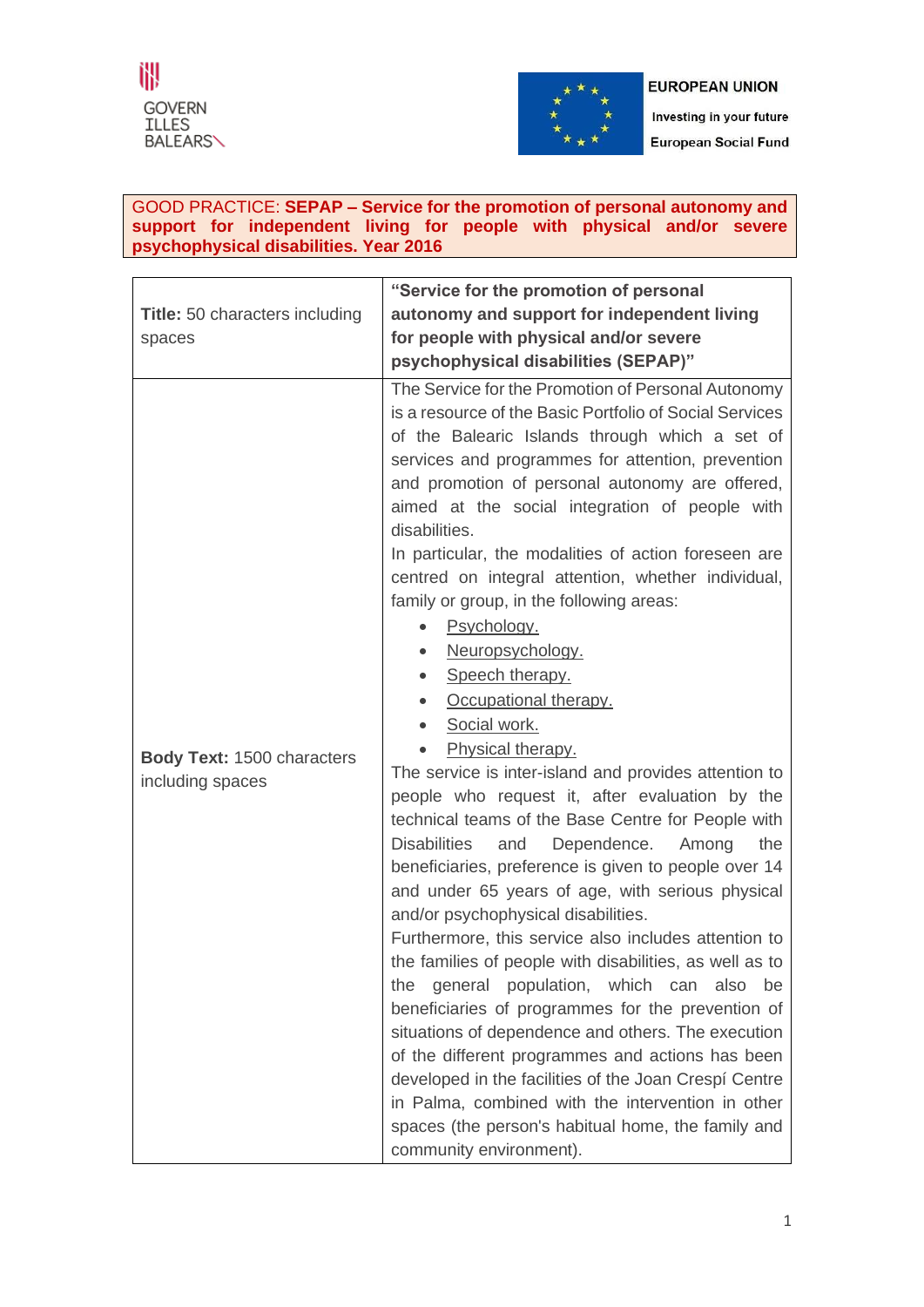

Investing in your future **European Social Fund** 

| Four different programmes were developed under |                                        |  |  |  |  |  |  |
|------------------------------------------------|----------------------------------------|--|--|--|--|--|--|
| this contract:                                 |                                        |  |  |  |  |  |  |
| 1. Family care programme.                      |                                        |  |  |  |  |  |  |
| 2. Psycho-social support programme.            |                                        |  |  |  |  |  |  |
| 3. Programme for the promotion of independent  |                                        |  |  |  |  |  |  |
|                                                | living.                                |  |  |  |  |  |  |
|                                                | 4. Support and advice programme<br>for |  |  |  |  |  |  |
| professionals and entities.                    |                                        |  |  |  |  |  |  |

# **Annex – table**

| <b>Country:</b>                                         | Spain                                                                                                                                                                   |
|---------------------------------------------------------|-------------------------------------------------------------------------------------------------------------------------------------------------------------------------|
| <b>Project name:</b>                                    | "Service for the promotion of personal<br>autonomy and support for independent living<br>for people with physical and/or severe<br>psychophysical disabilities (SEPAP)" |
|                                                         | <b>Better education</b>                                                                                                                                                 |
|                                                         | Helping people aim higher / Upskilling pathways                                                                                                                         |
|                                                         | Training that works/ Lifelong learning                                                                                                                                  |
|                                                         |                                                                                                                                                                         |
|                                                         | Giving a chance to all                                                                                                                                                  |
| Area of activity:<br>(choose one or several)            | Fighting marginalisation / Integrating marginal<br>communities (Roma, migrants)                                                                                         |
|                                                         | Promoting social enterprise /social economy                                                                                                                             |
|                                                         | Supporting local partnerships/ Community-led<br>development strategies                                                                                                  |
|                                                         | Inclusive approaches/ Better access to social<br>services, Homelessness and housing exclusion,<br>Deinstitutionalisation, Child poverty                                 |
| Key words:                                              | Promotion, Personal autonomy, Support, Disability.                                                                                                                      |
| <b>Project duration:</b><br>(month) yyyy – (month) yyyy | 2016-2017                                                                                                                                                               |
| <b>ESF contribution:</b>                                | 426.606,40 EUR                                                                                                                                                          |
| <b>Total budget:</b>                                    | 213.303,20 EUR                                                                                                                                                          |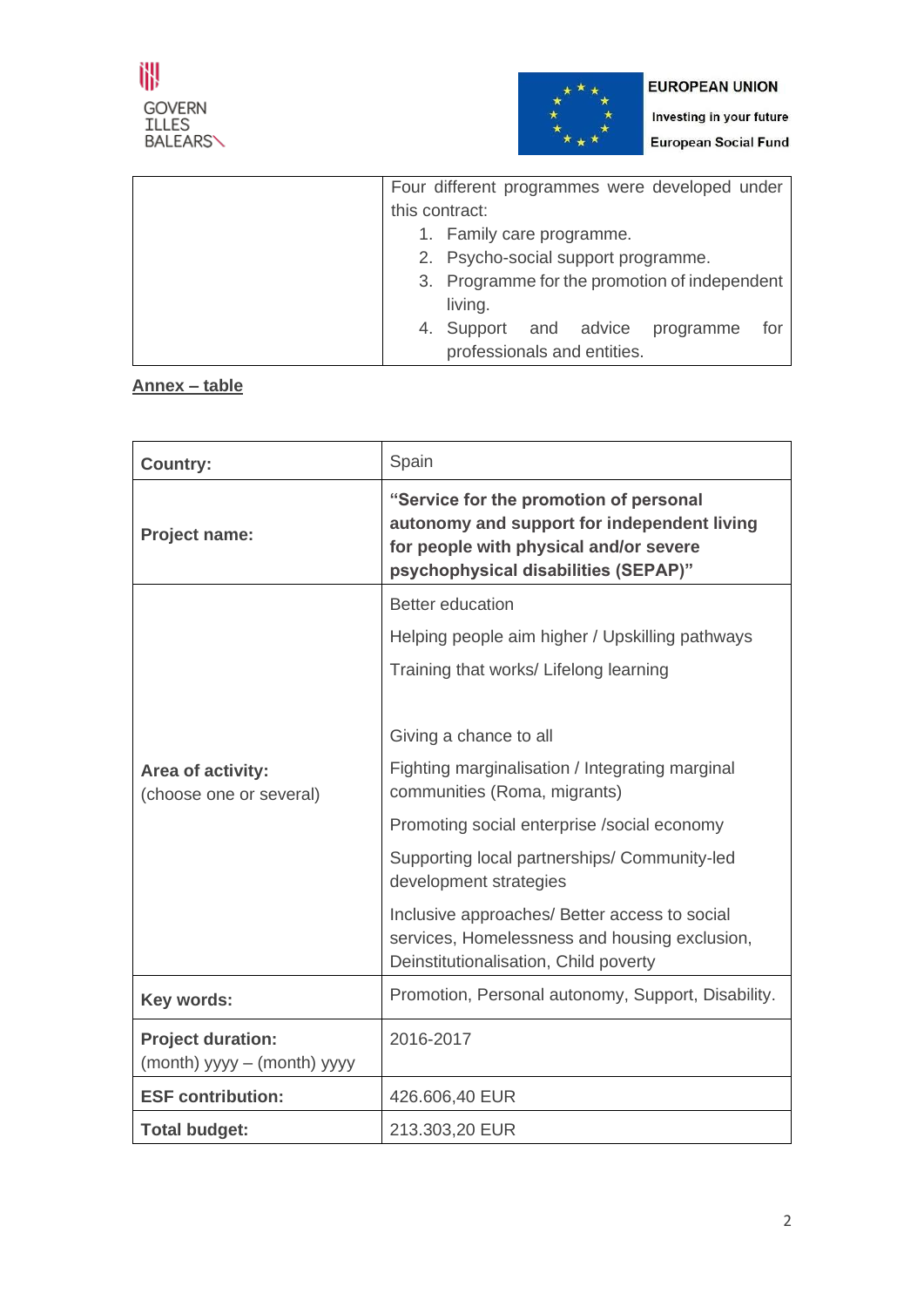



Investing in your future **European Social Fund** 

| <b>Number of participants:</b>                                      | A total of 94 people participated between 2016 and<br>2017: 42 women and 52 men. |  |  |  |  |
|---------------------------------------------------------------------|----------------------------------------------------------------------------------|--|--|--|--|
| Quotes: (e.g. personal<br>experiences by persons/<br>beneficiaries) |                                                                                  |  |  |  |  |
| Organisation:                                                       | Consellería de Serveis Socials i Cooperació de les<br>Illes Balears.             |  |  |  |  |
| <b>Contact details:</b><br>Name of contact person                   | Josep Quevedo<br>Cap de Departament de Dependencia                               |  |  |  |  |
| Email address                                                       | DG de Dependencia                                                                |  |  |  |  |
| Telephone number                                                    | Conselleria de Serveis Socials i Cooperació                                      |  |  |  |  |
| Organisation website                                                | Email address: jmquevedo@dgad.caib.es<br>Tel. 971 17 89 91                       |  |  |  |  |
| Social media accounts                                               |                                                                                  |  |  |  |  |
| Links to publications or<br>videos                                  |                                                                                  |  |  |  |  |

# **Metadata**

| <b>Description: 200 characters</b><br>including spaces - should<br>mention the country               | "Service for the promotion of personal<br>autonomy and support for independent living<br>for people with physical and/or severe<br>psychophysical disabilities (SEPAP)" in the<br>Balearic Islands of Spain. |  |  |  |  |  |
|------------------------------------------------------------------------------------------------------|--------------------------------------------------------------------------------------------------------------------------------------------------------------------------------------------------------------|--|--|--|--|--|
| Latitude                                                                                             | N39°11'22.88"                                                                                                                                                                                                |  |  |  |  |  |
| Longitude                                                                                            | E2°31'16.9"                                                                                                                                                                                                  |  |  |  |  |  |
| Keywords:<br>Between 3-4<br>taking into account geography<br>(by country), theme and target<br>group | Promotion, Personal autonomy, Illes Balears, Spain.                                                                                                                                                          |  |  |  |  |  |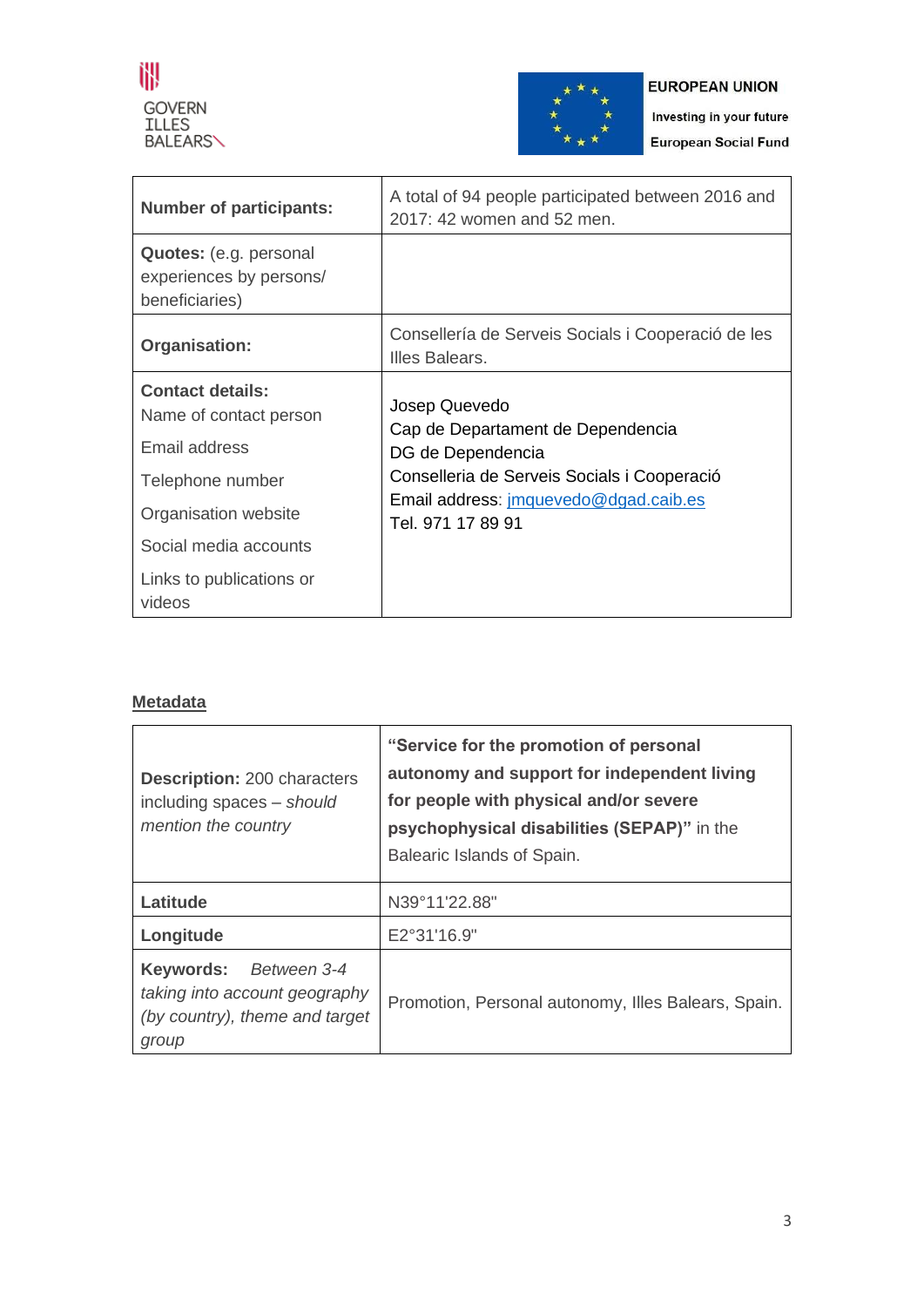



# **JUSTIFICATION FOR CRITERIA TO BE CONSIDERED AS GOOD PRACTICE**

# **1. The action has been adequately disseminated among the beneficiaries, potential beneficiaries and the general public.**

At the time of disseminating and publicizing the support of the ESF in the implementation of the Service for the Promotion of Personal Autonomy, the Communication Strategy of the 2014-2020 ERDF/ESF OP of the Balearic Islands has been taken into account, as well as the Practical information and publicity manual of the ERDF/ESF OP of the Balearic Islands 2014-2020, prepared by the Balearic Islands Government.

In this sense, the information and communication requirements have been fulfilled both in the bidding and contracting phase of the service, and in the execution and implementation phase of the project.

# **During the bidding and contracting phase of the service**

The bid was published in the profile of the contractor of the Autonomous Community of the Balearic Islands.



 *Pictures 1 and 2: Publication in the profile of the contractor and list of administrative clauses*

On the other hand, in all the documentation published during the contracting and bidding process, the ESF funding has been shown, showing at all times the EU emblem, the reference to the fund and the assigned slogan.

In addition, the entity that was awarded the contract was correctly informed about cofinancing by the ESF through the Operational Program, as the obligations and conditions of aid was published in the list of requirements.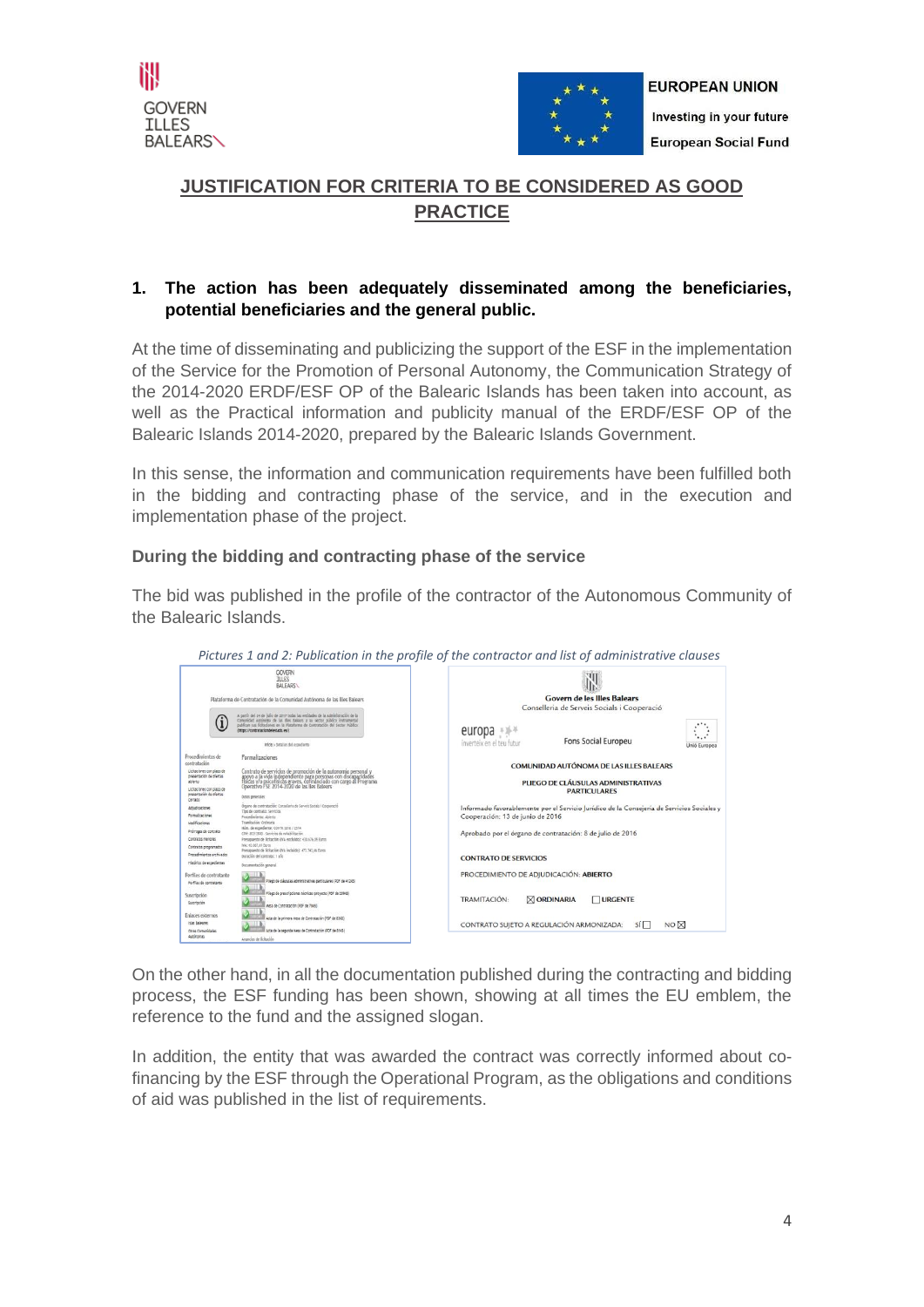



Investing in your future **European Social Fund** 

|  |  | Picture 3: Information of co-financing in the Documents |  |
|--|--|---------------------------------------------------------|--|
|--|--|---------------------------------------------------------|--|

|                                                                                                                                                                                                                                                                                                                                                                                                                                                                                                                                                                                                                  | 5. CONDICIONS ESPECÍFIQUES ATÈS EL COFINANCAMENT DEL FONS SOCIAL<br><b>EUROPEU</b>                                                                                                                                                                                                                                                                                                                                                                                                                                                                                                                                                                                                                                                                                                                                                                                                                                                                                                                                                                                                                                                                                                                                                                                                                                                                                                                                                                                                                                                                                                                                                                                                   |
|------------------------------------------------------------------------------------------------------------------------------------------------------------------------------------------------------------------------------------------------------------------------------------------------------------------------------------------------------------------------------------------------------------------------------------------------------------------------------------------------------------------------------------------------------------------------------------------------------------------|--------------------------------------------------------------------------------------------------------------------------------------------------------------------------------------------------------------------------------------------------------------------------------------------------------------------------------------------------------------------------------------------------------------------------------------------------------------------------------------------------------------------------------------------------------------------------------------------------------------------------------------------------------------------------------------------------------------------------------------------------------------------------------------------------------------------------------------------------------------------------------------------------------------------------------------------------------------------------------------------------------------------------------------------------------------------------------------------------------------------------------------------------------------------------------------------------------------------------------------------------------------------------------------------------------------------------------------------------------------------------------------------------------------------------------------------------------------------------------------------------------------------------------------------------------------------------------------------------------------------------------------------------------------------------------------|
| Fons Social Europeu<br>Govern<br>de les Illes Balears<br>europa $**$<br>Conselleria de Serveis Socials i Cooperació<br>myerteix en el teu futur<br>Direcció General de Dependència<br>Jnió Europea<br>2.3. Cofinançament del Fons Social Europeu<br>El Servei de Promoció de l'Autonomia Personal i Suport a la Vida Independent es finança en<br>un 50% amb l'aportació del Fons Social Europeu. El 50% restant l'aporta la Conselleria de<br>Serveis Socials i Cooperació del Govern de les Illes Balears.<br>2.4. Àmbit d'actuació.<br>El Servei de Promoció a la Autonomia Personal és d'àmbit interinsular. | Atès que el Servei es finança en un 50% amb recursos del Fons Social Europeu, el contractista<br>ha de complir les següents condicions:<br>Mantenir un sistema de comptabilitat separada per a totes les transaccions relacionades<br>a.<br>amb l'operació cofinançada, o bé, un codi comptable separat [article 125.4 b) del Reglament<br>(UE) 1303/2013].<br>Disposar de tots els documents sobre la despesa que resultin necessaris per comptar amb<br>Ь.<br>una pista d'auditoria apropiada [ article 125.4 d) del Reglament (UE) 1303/2013].<br>Conservar tota la documentació justificativa relacionada amb les despeses de l'operació<br>Ċ.<br>cofinançada durant un període de tres anys a partir del 31 de desembre següent al tancament<br>de les comptes en que estiguin incloses les despeses de l'operació [ article 140 del Reglament<br>(UE) 1303/2013].<br>Assegurar les <b>mesures de informació i publicitat</b> [article 115 i annex XII del Reglament<br>d.<br>(UE) 1303/2013; Reglament (UE) 821/2014, de les característiques tècniques de les mesures<br>d'informació i publicitat; i Estratègia de Comunicació del PO FEDER/FSE]. Totes les mesures<br>de informació i publicitat reconeixeran l'emblema de la UE i la referència del FSE<br>(documentació administrativa, activitats i actes públics, difusió en mitjans de comunicació,<br>publicacions, cartelleria, pàgina web). La resolució d'aprovació de l'operació cofinançada i les<br>publicacions realitzades al DOUE/BOE/BOIB recolliran expressament la menció següent:<br>"aquest projecte està cofinançat en un 50% amb càrrec al Programa Operatiu FSE 2014-<br>2020 de les Illes Balears." |
|                                                                                                                                                                                                                                                                                                                                                                                                                                                                                                                                                                                                                  |                                                                                                                                                                                                                                                                                                                                                                                                                                                                                                                                                                                                                                                                                                                                                                                                                                                                                                                                                                                                                                                                                                                                                                                                                                                                                                                                                                                                                                                                                                                                                                                                                                                                                      |

#### **In the execution phase of the service for the promotion of personal autonomy**

The intervention model of the SEPAP requires the dissemination of programs and results among the group of technicians and people with disabilities, to ensure access to the service of all those who need it.

During the implementation of the service, the public has been informed of the support obtained through:

1. Description on the web portal of the Directorate General of Dependency, in which information has been provided about the nature and objectives of the SEPAP, highlighting the financial support of the ESF through the regional OP 2014-2020.

|    | Picture 4: Information on the website of the Directorate General of Dependency.                                                                                                                                                                                                        |                                                                                |                                                                     |              |  |  |  |  |  |  |
|----|----------------------------------------------------------------------------------------------------------------------------------------------------------------------------------------------------------------------------------------------------------------------------------------|--------------------------------------------------------------------------------|---------------------------------------------------------------------|--------------|--|--|--|--|--|--|
|    | PORTAL DE LA DIRECCIÓN GENERAL DE DEPENDENCIA<br><b>DIRECTORIO</b><br>Inicio > Conselleria de Servicios Sociales Y Cooperación > Dirección General de Dependencia > Portal de la Dirección General de Dependencia > Servicios > Servicio de promoción de la autonomía personal (SEPAP) |                                                                                |                                                                     |              |  |  |  |  |  |  |
|    |                                                                                                                                                                                                                                                                                        |                                                                                |                                                                     |              |  |  |  |  |  |  |
| G  | Q<br><b>Buscar</b>                                                                                                                                                                                                                                                                     |                                                                                |                                                                     |              |  |  |  |  |  |  |
|    |                                                                                                                                                                                                                                                                                        | europa                                                                         | Fons Social Europeu                                                 |              |  |  |  |  |  |  |
| Β  | Presentación ▼                                                                                                                                                                                                                                                                         | inverteix en el teu futur                                                      |                                                                     |              |  |  |  |  |  |  |
|    | Atención telefónica ▼                                                                                                                                                                                                                                                                  |                                                                                |                                                                     | Unió Europea |  |  |  |  |  |  |
|    |                                                                                                                                                                                                                                                                                        |                                                                                |                                                                     |              |  |  |  |  |  |  |
| Đ. | Atención presencial - Cita previa                                                                                                                                                                                                                                                      |                                                                                |                                                                     |              |  |  |  |  |  |  |
|    |                                                                                                                                                                                                                                                                                        | Servicio de promoción de la autonomía personal y apoyo a la vida independiente |                                                                     |              |  |  |  |  |  |  |
|    | Dependencia ▼                                                                                                                                                                                                                                                                          |                                                                                | para personas con discapacidad física y/o psicofísica grave (SEPAP) |              |  |  |  |  |  |  |

It is important to highlight that during the year 2017 this website had a total of 2,495 visits.

2. At the entrance to the Joan Crespí Center, where the Service is implemented, a permanent and visible plaque has been placed for the public.

 *Picture 5: Permanent plaque at the headquarters where the service is provided*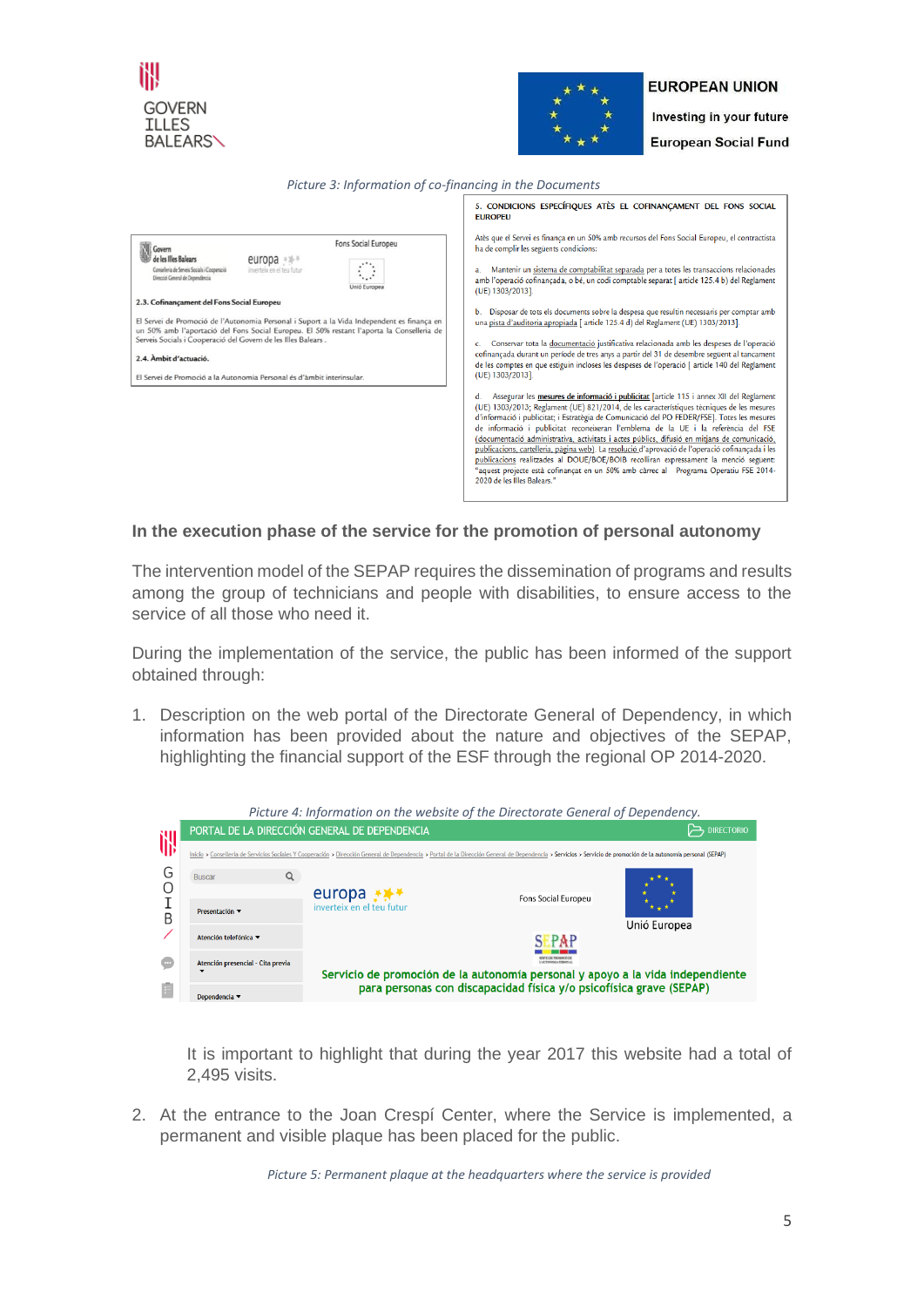



Investing in your future **European Social Fund** 



- 3. The documentation addressed to the participants contains information about the cofinancing of the European Union and the ESF, as can be seen in the access request model.
- 4. The program has a communication plan aimed at the general public and potential users, in which they were developed:

4.1. Informative material of the service: a triptych and an information poster:

| Podeu acudir al SEPAP si:<br>- Teniu entre 14 i 65 anys i una discapacitat física<br>o psicofísica greu.<br>- Sou familiar o cuidador d'un utuari del servei.<br>Voleu informació sobre el servei<br>Com el podeu sol·licitar?<br>Presentant una sol·licitud al Centre Base situat a<br>l'edifici Joan Crespi.<br>On és?<br>Carrer de Joan Crespi, 11.<br>OZO14 Palma<br>971 73 79 55<br>Telèfons<br>971 78 49 14 | Fons Social Europeu<br>europa<br>inverteix en el teu futur                                                | SERVEI DE PROMOCIÓ<br><b>DE L'AUTONOMIA</b><br><b>PERSONAL I SUPORT</b><br>A LA VIDA INDEPENDENT<br><b>PER A PERSONES</b><br><b>AMB DISCAPACITAT</b><br><b>FÍSICA I PSICOFÍSICA GREU</b> | Què és el SEPAP?<br>El servei de promoció de l'autonomia<br>personal i suport a la vida independent<br>és un servei adrecat a persones amb<br>discapacitat física o psicofísica greu<br>sobrevinguda d'origen neurològic (lesió<br>medul·lar, traumatisme cranicencefàlic.<br>ictus malalties neurodegeneratives.<br>paràlisi cerebral, malaltia de Parkinson,<br>malaltia de Huntington, etc.)<br>L'objectiu és facilitar el<br>desenvolupament d'un nivell<br>d'autonomia personal òptim,<br>mitjançant una intervenció ecològica,<br>global i integral centrada en la persona. | Us podem nisdar amb<br><b>FISIOTERAPIA «L.</b><br>Feed mobilitat.<br>Tone dolor a los articulacions.<br>o als mósculs.<br>Peed force per moure coses petites.<br>Patesc fatiga en recómer distâncies<br>cetites.<br>Perd l'equilibri.<br>NEUROPSICOLOGIA si<br>eNo sé què he de fer?»<br>cNo sé quin metge em toca?»<br>cNo sé puin dia és?»<br><b>Super</b><br>«Com resolo el problema?»<br>cNo entenc el que em dus s<br>é.<br>eNo sé com es prepara un calé?»<br><b>TERAPIA OCUPACIONAL si</b><br>Necessit ajuda per menjar, vestir-me<br>Tenc menys mobilitat i forca a les mans.<br>Necessit ajuda per sortir-me'n a ca meya.<br>No sé com orientar-me en el meu entom.<br>Ouè em pot ajudar a ser más autónom/a? | LOGOPÉDIA si<br>Xerr molt baix i els altres<br>no em senten.<br>Em costa enviar el menjar.<br>Em cans cuan masteo.<br>Costa que m'entenguin quan xerr.<br>No trob les paraules per comunicar-me.<br>TREBALL SOCIAL si<br>Necessit ajuda per cobrir<br>les meves necessitats de<br>la vida diletta<br>Ouins niuts, serveis o<br>prestecions puc sol·licitar?<br>Em sent perdut/uda, no sé guè fer en aquesta<br>nova situació.<br>Out pot for el meu familiar per ajudar-me?<br>Necessit ajuda per gestionar sol·licituds.<br>PSICOLOGIA si<br><b>Atenció</b><br><b>Familiar</b><br>Estic trist/a, enfadat/ada<br>Individual<br>Terre dolor.<br>No accept aggents situació.<br>no sé com l'he d'afrontar. |
|-------------------------------------------------------------------------------------------------------------------------------------------------------------------------------------------------------------------------------------------------------------------------------------------------------------------------------------------------------------------------------------------------------------------|-----------------------------------------------------------------------------------------------------------|------------------------------------------------------------------------------------------------------------------------------------------------------------------------------------------|-----------------------------------------------------------------------------------------------------------------------------------------------------------------------------------------------------------------------------------------------------------------------------------------------------------------------------------------------------------------------------------------------------------------------------------------------------------------------------------------------------------------------------------------------------------------------------------|------------------------------------------------------------------------------------------------------------------------------------------------------------------------------------------------------------------------------------------------------------------------------------------------------------------------------------------------------------------------------------------------------------------------------------------------------------------------------------------------------------------------------------------------------------------------------------------------------------------------------------------------------------------------------------------------------------------------|----------------------------------------------------------------------------------------------------------------------------------------------------------------------------------------------------------------------------------------------------------------------------------------------------------------------------------------------------------------------------------------------------------------------------------------------------------------------------------------------------------------------------------------------------------------------------------------------------------------------------------------------------------------------------------------------------------|
| PAP<br>NATIONAL PROVINCIO DE                                                                                                                                                                                                                                                                                                                                                                                      | ĭH.<br>G CONSELLERIA<br>O SERVEIS SOCIALS<br>I I COOPERACIÓ<br><b>B</b> DIRECCIÓ GENERAL<br>/ DEPENDENCIA | G. CONSELLERIA<br><b>CL SERVEIS SCICIALS</b><br>I ICOOPERACIO<br><b>B</b> DRECCIO GENERAL<br><b>Z</b> DEPENDENCIA                                                                        |                                                                                                                                                                                                                                                                                                                                                                                                                                                                                                                                                                                   |                                                                                                                                                                                                                                                                                                                                                                                                                                                                                                                                                                                                                                                                                                                        | fire sent sol/a.<br>No sé com puc resoldre aquest problema.                                                                                                                                                                                                                                                                                                                                                                                                                                                                                                                                                                                                                                              |

#### *Picture 6: Infomative brochure*

*Picture 7: Informative poster*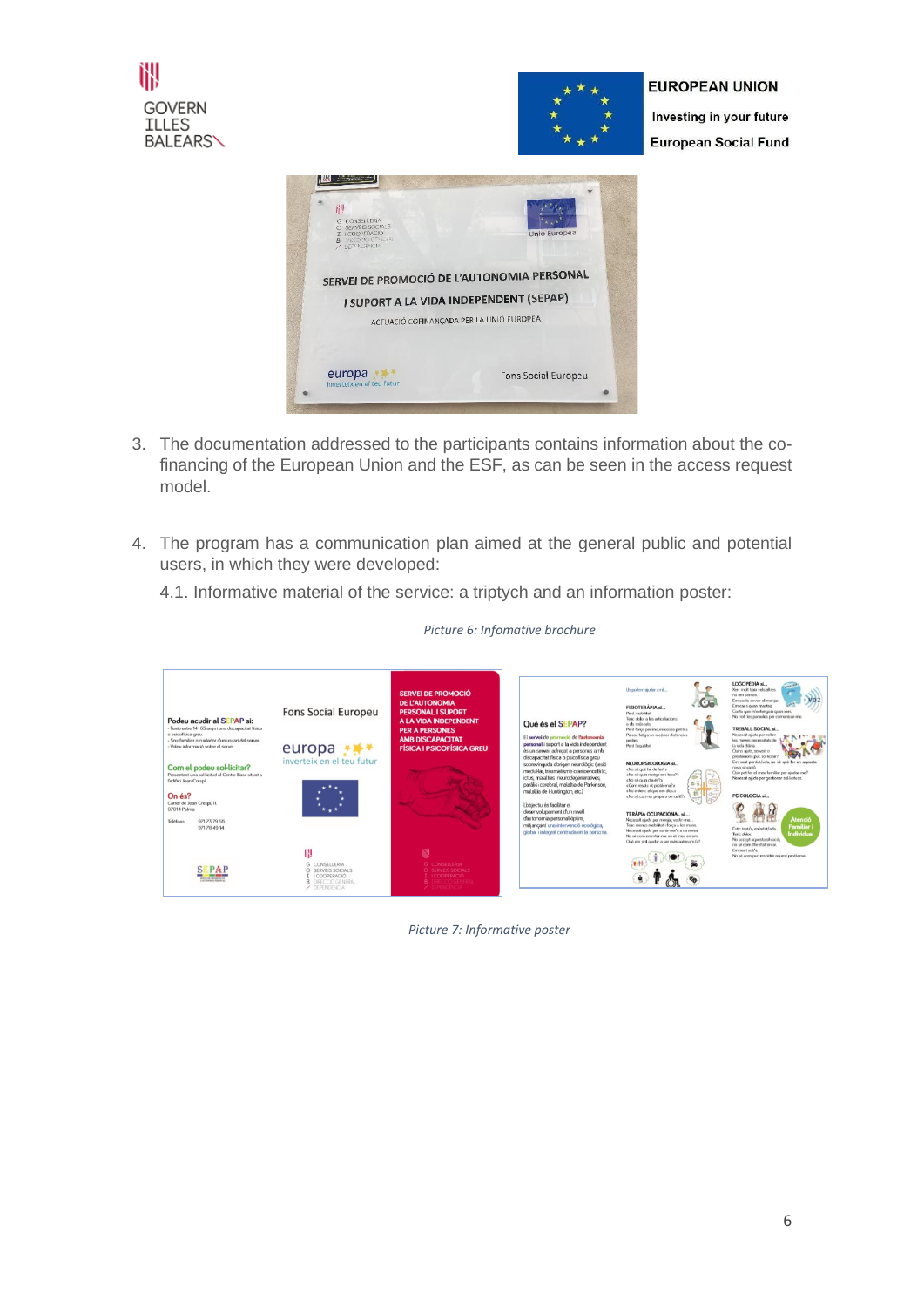



Investing in your future **European Social Fund** 



- 4.2. **Information, divulgation and dissemination** actions to teachers and students of some training cycles, as well as to professionals of social services:
	- 4.2.1. Celebration of different **dissemination and information events**:

Radio interview with SEPAP with the presence of the coordinator of SEPAP-EULEN and 7 users of different SEPAP programs. The broadcast was made during the program "Today I feel good". (03/12/16)

4.2.2. Informative material has been developed for professionals, resources and entities that can refer users to the SEPAP, which includes a brief explanation of the objectives, programs and of the procedure for accessing the service.

Eco-rollers have been developed to be shown in the different information days that publicize the financing by the ESF. They include their emblem and the motto of the Fund "Europe invests in your future", as can be seen in the image below.



*Picture 8: Example of eco rollers*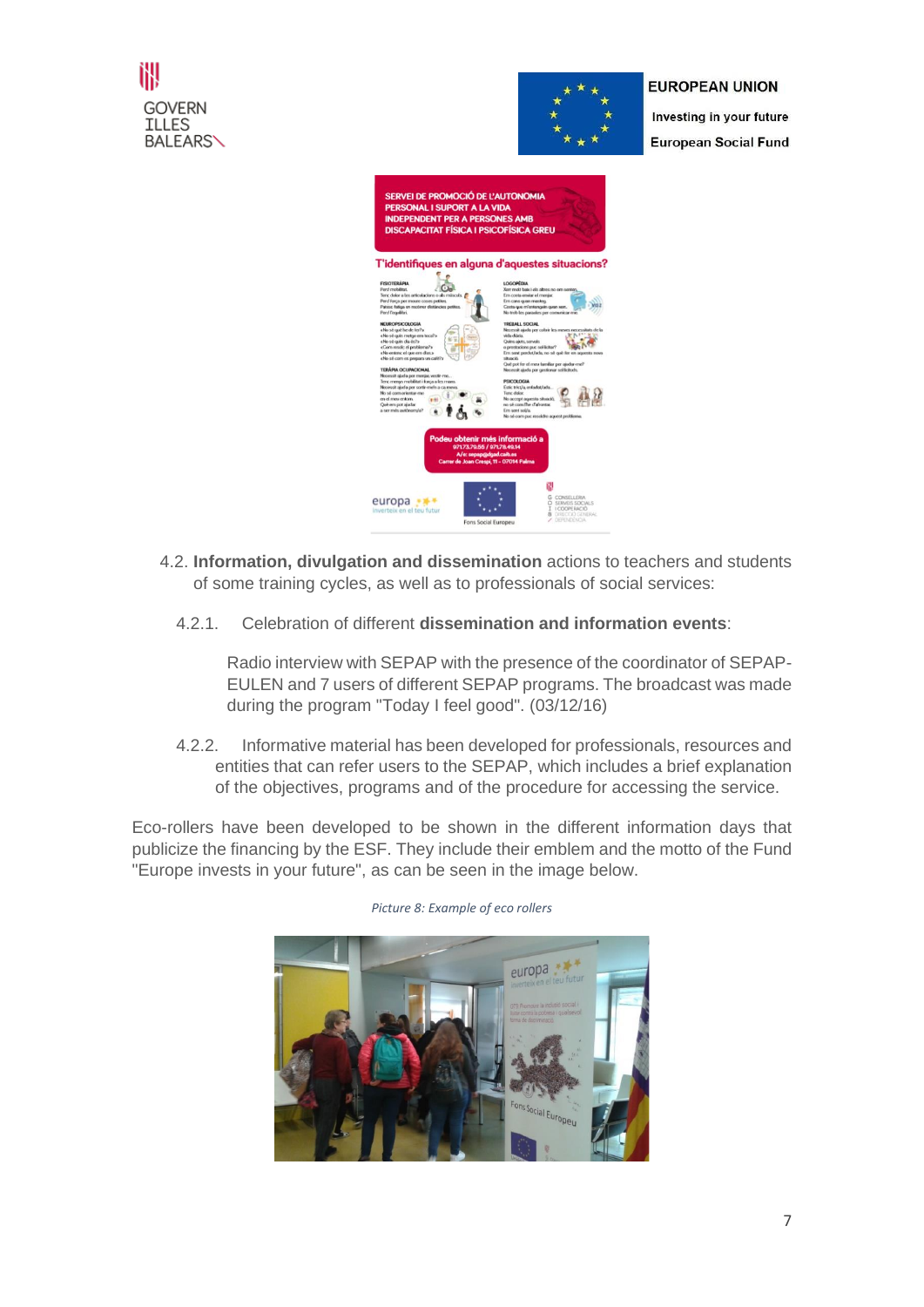



Finally, it is noteworthy that the operation appears in the list of operations, published by the Intermediary Body, in accordance with article 115.2 of Regulation (EU) 1303/2013 on the web portal of the European Funds.

# **2. The action incorporates innovative elements.**

The SEPAP intervention represents an innovative and multidisciplinary integral model, which introduces improvements in the intervention mechanisms addressed to people with severe physical and/or psychophysical disability. It is part of a modernization process that has to do with efficacy, efficiency, the provision of services in the environment closest to the citizenship, based on quality criteria, with human and technical resources with a greater capacity to respond to a changing reality. The guiding principles in the field of innovation are:

- $\checkmark$  The interdisciplinary of the professional team, which, based on shared values, focuses on the achievement of common and significant goals for the person with disability.
- $\checkmark$  The global and integral intervention, as the model ends with the traditional fracture between the health and social fields, and intervenes in the different dimensions: individual, group and community.
- $\checkmark$  In-depth evaluation of the potential for improving personal autonomy in all areas: the abilities and competencies of people with disabilities and the characteristics of their physical (accessibility) and relational environment (family, support network and community resources).
- $\checkmark$  The design of an Individual Care Plan that proposes concrete and limited interdisciplinary objectives in the time of improvement of functional autonomy, gathering the interests of the user to be agreed upon.
- $\checkmark$  The continuous and final evaluation of the intervention process by the interdisciplinary team, formulating recommendations for improvements.
- $\checkmark$  The transitory nature of the intervention, focused on specific objectives to improve functional autonomy, once the objectives have been achieved, and after a phase of consolidation of results.
- $\checkmark$  Offering spaces for group participation in SEPAP's headquarters is open to people with disabilities who are not users of the service, reinforcing the network of care for people with severe disabilities.
- $\checkmark$  Promote research and transfer of knowledge towards the promotion of personal autonomy, which allows sharing knowledge and resources, generate synergies, integrate and promote joint actions so that people with disabilities can fully develop their personal and social independence.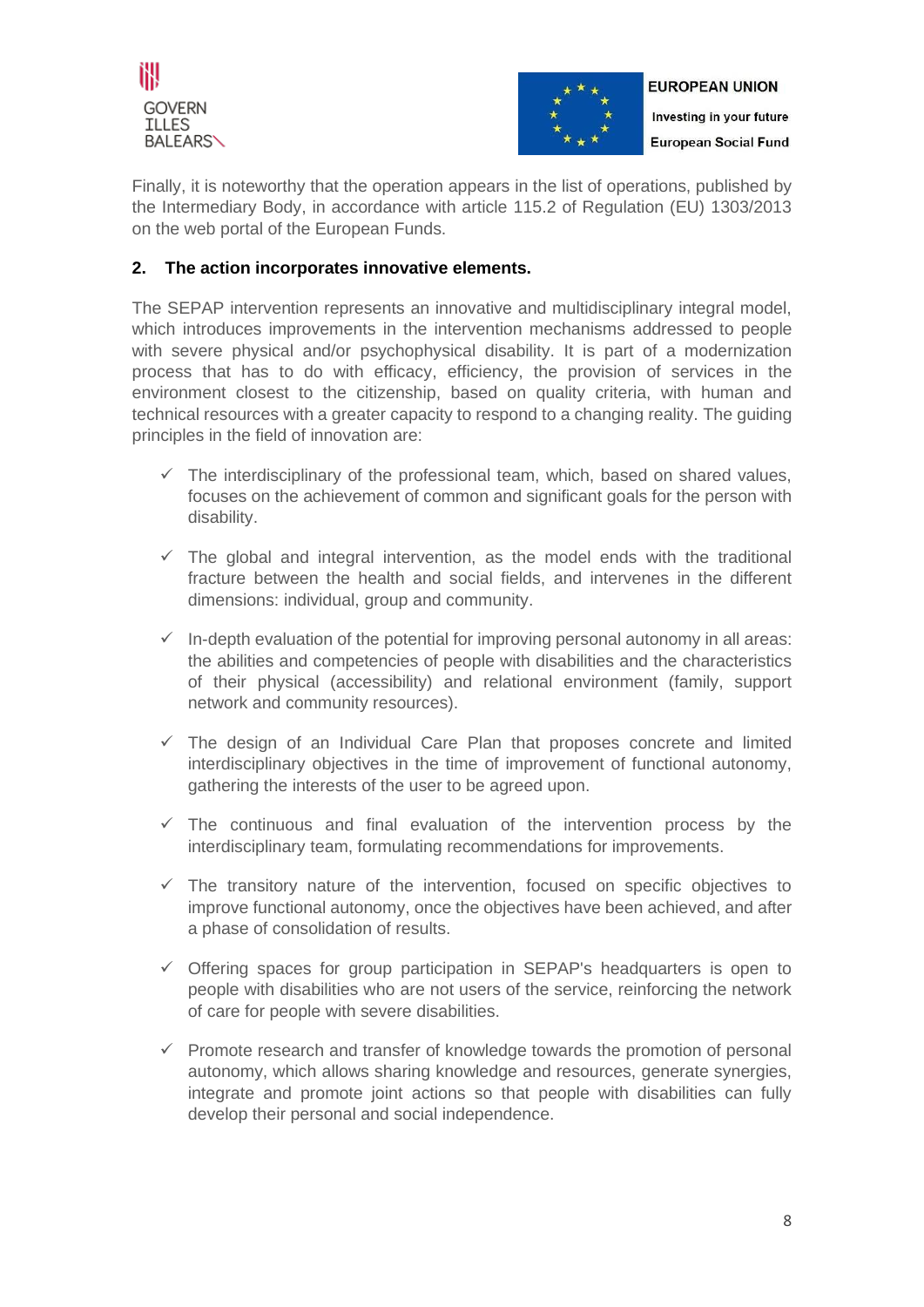



# **3. Adequacy of the results obtained to the objectives set.**

The **number of participants with serious physical or psychophysical disabilities attended by the service** during the year 2017 amounted to a total of **55**, of which **25 were women** (40% of the total) and **30 men** (60% of the total). With respect to the previous year 2016, 17 women and 22 men were served, representing 43% and 56% respectively.

The purpose of the service is to facilitate the development of an optimal level of personal autonomy for people with severe physical or psychophysical disabilities. It is important to keep in mind that reaching that level will depend on the casuistry of each of the service participants given their limitations, demand and care needs. Thus, for some participants, a set of work objectives aimed at more psychotherapeutic, individual or social actions is proposed, and once the objectives are met, a discharging of the service is suggested; whereas for other participants maintenance in the service can be considered a success given the chronicity and permanence of the sequels that they present, thus focusing in the long-term service.

The following table presents a series of specific indicators that show how the service has contributed to improving the situation of the participants in the program.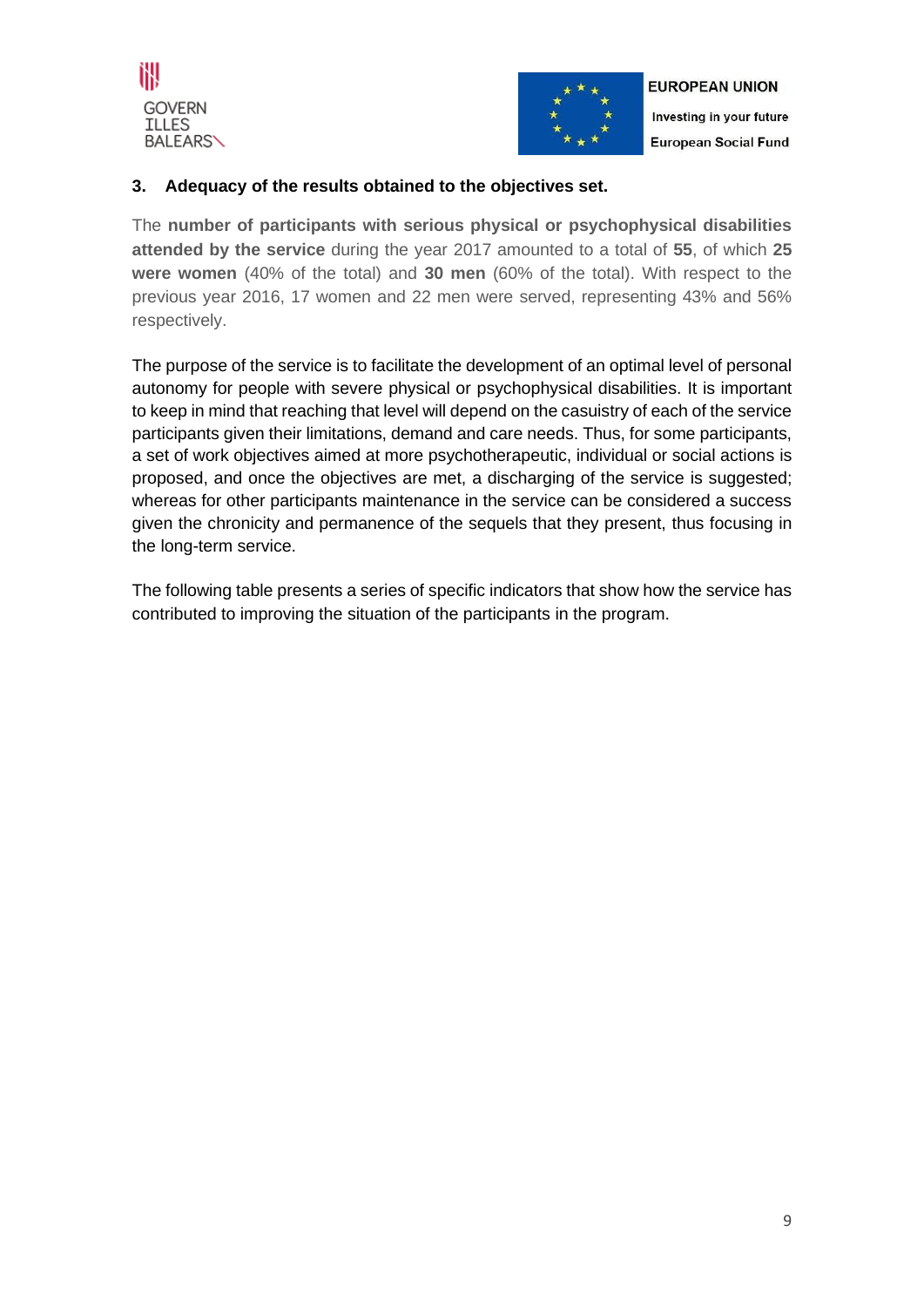



Investing in your future **European Social Fund** 

**Participants with severe physical or psychophysical disabilities who improve with the service of promotion of personal autonomy**

| No. of<br>registered<br>requests | No. of<br><b>beneficiaries</b><br>of the<br>program | No. of<br><b>participants</b><br>with a<br>diagnosis<br>made and<br>who have an<br>individual<br>care plan | No. of<br><b>participants</b><br>with<br>certificate of<br>disability<br>degree | No. of<br><b>participants</b><br>and<br>percentage<br>with degree<br>of disability<br>greater than<br>65% | No. of<br>participants<br>and<br>percentage<br>with age less<br>than 54 years | No. of<br>participants<br>and<br>percentage in<br>physiotherapy<br>and<br>occupational<br>therapy<br>sessions (*) | No. of<br>participants and<br>percentage in<br>sessions of<br>speech therapy<br>and<br>neuropsychiatry<br>$(*)$ | <b>Number of</b><br>participants<br>in social<br>work and<br>psychology<br>sessions (***) | Number of<br><b>participants</b><br>and<br>percentage<br>that leave the<br>program (") | <b>of</b><br>No.<br>participants<br>that achieve<br>the<br>objectives $(n)$ |
|----------------------------------|-----------------------------------------------------|------------------------------------------------------------------------------------------------------------|---------------------------------------------------------------------------------|-----------------------------------------------------------------------------------------------------------|-------------------------------------------------------------------------------|-------------------------------------------------------------------------------------------------------------------|-----------------------------------------------------------------------------------------------------------------|-------------------------------------------------------------------------------------------|----------------------------------------------------------------------------------------|-----------------------------------------------------------------------------|
| 59                               | $55(93.22\%)$                                       | 100%                                                                                                       | 100%                                                                            | 40 (72.72%)                                                                                               | 28 (50.90%)                                                                   | 16 (29.09 %)<br>v 18 (32.72)<br>%                                                                                 | $8(14.54\%)$ v 9<br>$(16.36\%)$                                                                                 | 5.45% $v$<br>10.9%                                                                        | $3(5.54\%)$                                                                            | 7.27%                                                                       |

**(\*)** This indicator shows the high degree of participation in those sessions of rehabilitation work that deal with dysfunctions at a physical level, due to the consequences of neurodegenerative pathologies.

(\*\*) This indicator shows the high degree of participation in rehabilitation work sessions of the psychophysical area (language and cognitive area), which participants present effects as neurodegenerative pathologies.

(\*\*\*) The complementary work of the service for the promotion of autonomy at the level of psychosocial care is present to a lesser degree, since it is complementary to those actions required by any of the participants.

(") The reasons for abandoning the program are diverse: death, changes in address, referral to other more appropriate resources or resignation.

**(¤)** Regarding the number of participants who achieve their objectives, some of them set work objectives of the service aimed at more psychotherapeutic, individual or social work and when these have been achieved, they are proposed to be discharged from the service. That is, that 7.27% refers to those participants that are considered to have reached the objective and therefore cause a loss in the service and does not correspond, therefore, with the Result Indicator established in the OP. It is important to note that the **rest of the participants remain in the service, which is considered a success**, given that, due to the chronicity and permanence of the effects that they endure, the rehabilitation work is long-term and constant. The permanence of more than **92%** of the participants is considered an indicator of the success of the program.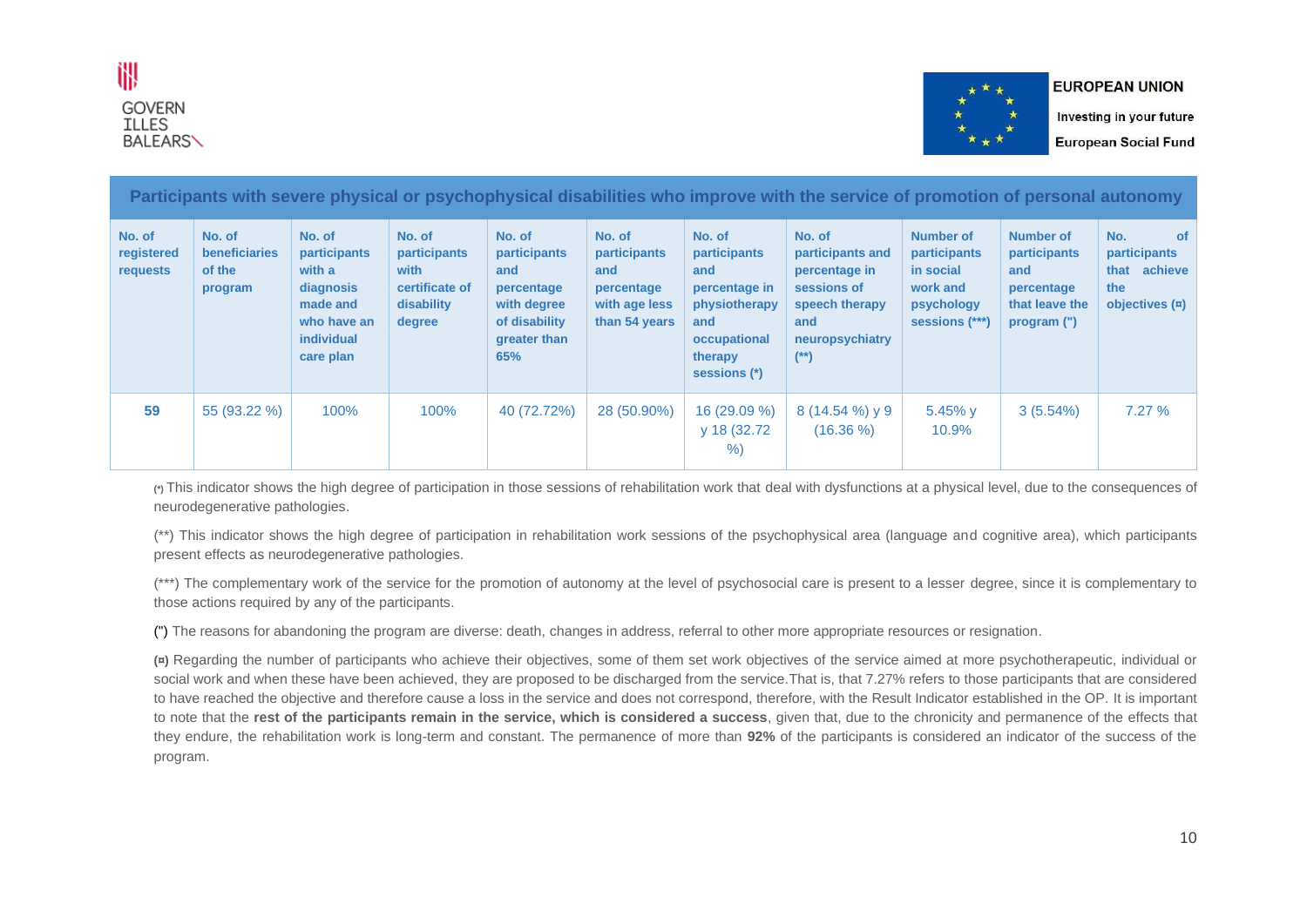



Investing in your future **European Social Fund** 

|              | SOCIAL-LABOUR INDICATORS OF IMMEDIATE RESULTS (when leaving<br>the program-Year 2017) |                                          |                                              |          |                                                                                         |                                                         |                               | SOCIAL-LABOUR INDICATORS OF LONG-TERM RESULTS (at 6 months-<br><b>Year 2017)</b> |                                              |          |                                                                                                |                                                         |  |
|--------------|---------------------------------------------------------------------------------------|------------------------------------------|----------------------------------------------|----------|-----------------------------------------------------------------------------------------|---------------------------------------------------------|-------------------------------|----------------------------------------------------------------------------------|----------------------------------------------|----------|------------------------------------------------------------------------------------------------|---------------------------------------------------------|--|
|              | <b>Labour situation</b>                                                               |                                          | <b>Participants who</b><br>obtain employment |          | <b>Training</b>                                                                         |                                                         | <b>Labour situation</b>       |                                                                                  | <b>Participants who</b><br>obtain employment |          | <b>Training</b>                                                                                |                                                         |  |
|              | Participants<br>in job search                                                         | Participants<br>who obtain<br>employment | On their<br>own                              | Employed | Participants<br>who are<br>integrated<br>into the<br>education or<br>training<br>system | Participants<br>who obtain<br>training<br>qualification | Participants<br>in job search | Participants<br>who obtain<br>employment                                         | On their<br>own                              | Employed | <b>Participants</b><br>who are<br>integrated<br>into the<br>education or<br>training<br>system | Participants<br>who obtain<br>training<br>qualification |  |
| Men          | $\mathbf 1$                                                                           |                                          |                                              |          |                                                                                         |                                                         | 3                             |                                                                                  |                                              |          | $\overline{4}$                                                                                 |                                                         |  |
| Women        |                                                                                       |                                          |                                              |          | 1                                                                                       |                                                         |                               |                                                                                  |                                              |          | $\overline{2}$                                                                                 |                                                         |  |
| <b>Total</b> | 1                                                                                     |                                          | $\bf{0}$                                     |          | 1                                                                                       |                                                         |                               | 4                                                                                | $\bf{0}$                                     |          |                                                                                                | $6\phantom{1}6$                                         |  |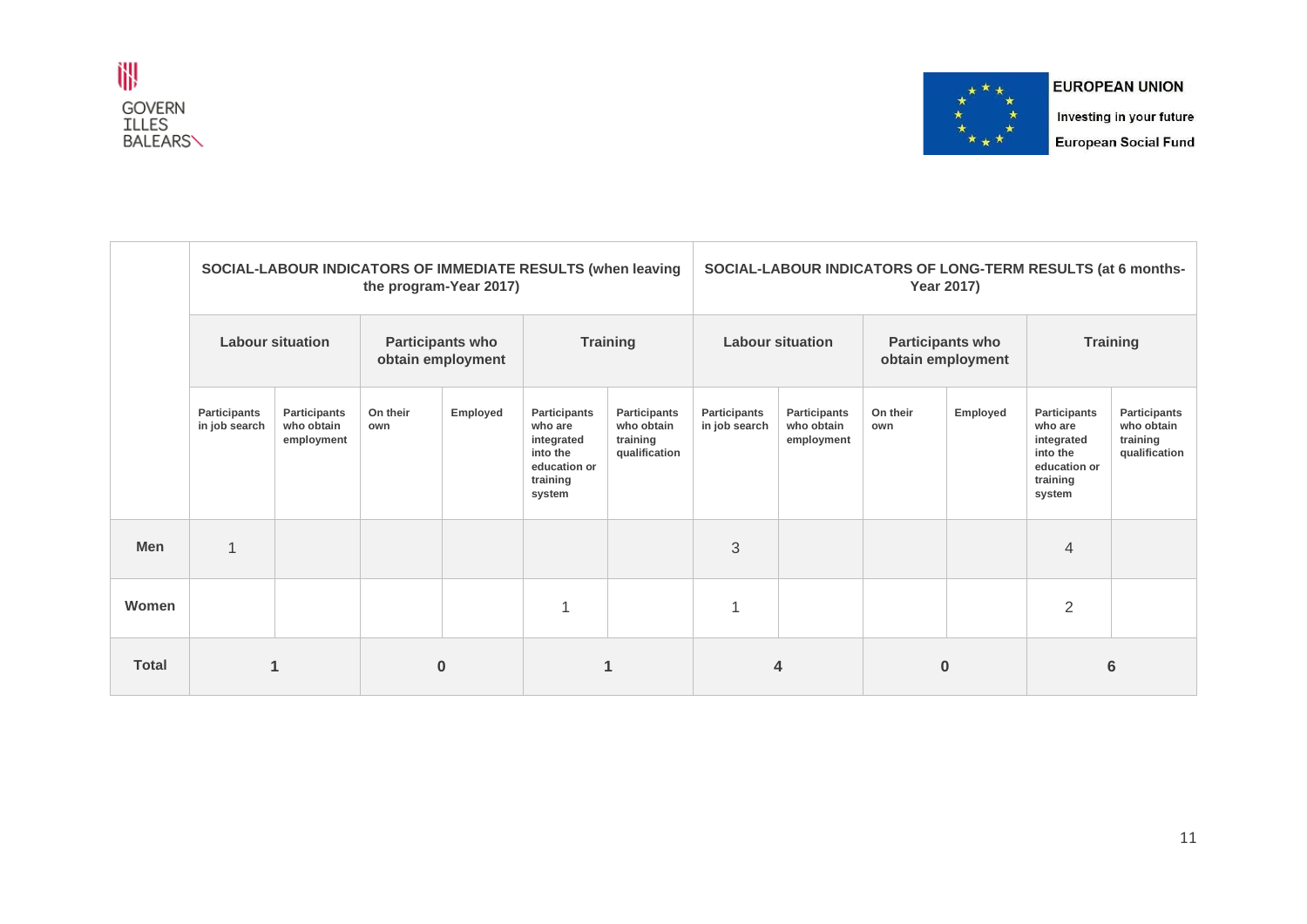



At the end of the contract with the entity, **all participants were referred to the Consell de Mallorca** for the continuity of treatment within the Program for the Promotion of Autonomy of that institution.

In conclusion, the program of personal autonomy and support for independent living for people with severe physical and/or psycho-physical disabilities that was carried out during 2017 has had as its objective the development of actions and activities to promote the maximum development of autonomy in people with serious consequences due to physical disability. **The success of the program and the adequate execution have been considered as positive elements when transferring the service to the Consell de Mallorca.**

# **4. Contribution to the resolution of a problem or weakness detected in the territorial scope of implementation.**

As stated in the Diagnosis of the General Directorate of Social Services, within the Regional Department of Family and Social Services, people with disabilities are considered one of the most vulnerable groups in terms of possibilities of ending up in poverty or social exclusion situations. This is because people with severe disabilities constitute a sector of the population that needs additional guarantees to live with full rights or to participate on equal terms with other citizens in economic, social and cultural life.

To face this challenge, it is **necessary a public intervention** that guarantees, not only the quality of the services provided, but also the development of innovative reference programs, that adapt their services to the needs of the current model of society, with the active participation of the whole society.

The approach of the Balearic Social Inclusion Strategy on complementarity with the other areas of the social welfare system, implies that a set of specific actions aimed at particularly vulnerable population groups (including people with disabilities) are necessarily to be complemented and require a more concrete intervention inherent to their own nature.

In this sense, people with severe disability or dependency need comprehensive and individualized care, in which the physical, psychological or cognitive rehabilitation system is coordinated with a system open to civic life that affects social integration, autonomy and independent life, in which social and labour integration is reinforced, to the greatest possible extent.

# **5. High degree of coverage of the target population.**

One of the principles of the SEPAP intervention model has been to cover the entire territory of the Autonomous Community to the maximum. In this sense, access to the service has been facilitated for people residing in the municipalities of Mallorca furthest from Palma.

Thus, specific actions have been developed throughout the Island of Mallorca, related to training cycles in the field of Social Integration, as the organization of indirect actions to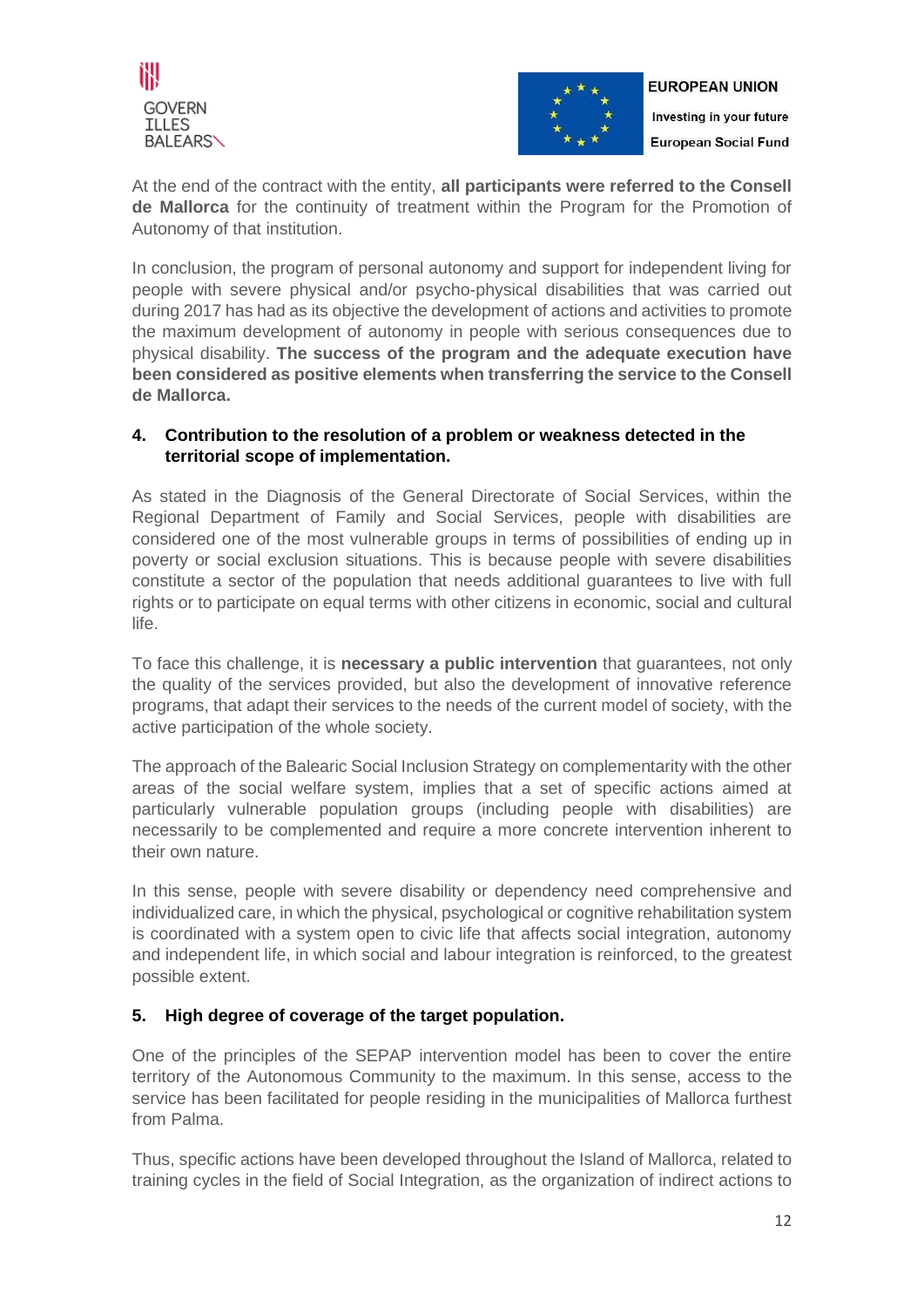



promote personal autonomy: training of technicians and caregivers, advising or coordinating community actions, establishing mechanisms to offer online information and advice, etc.

In quantitative terms, the number of registered applications amounted to 59, **of which 93.22% (55 people, 25 women and 30 men) were finally beneficiaries of the program**.

This indicator shows the high degree of adaptation of the service to the registered demands. The requests that have not been accepted were due to reasons of unsuitability of the service to the characteristics of the applicants, especially for not presenting serious physical disability.

In addition, the scope of the project must be mentioned, taking into account not only the direct beneficiaries, but also the general public and the **participation of the groups that can serve as liaison with the citizens**. Thus, it emphasizes that, through the performance of the service for the promotion of personal autonomy, **close and constant coordination** has been carried out with the Regional Department of Social Services and Cooperation and the contracted entity, as well as with health services, associations of people with disability and physical illnesses, social-community services and rehabilitation, to establish joint work lines.

# **6. Consideration of the horizontal criteria of equal opportunities and nondiscrimination, as well as social responsibility and environmental sustainability.**

The SEPAP is a program of care, prevention and promotion of personal autonomy, which objective is to provide people with severe physical and psychophysical disabilities the development of an optimal level of personal autonomy through interdisciplinary work in all areas that affect the normalization of their conditions.

It is therefore an action whose main objective has been to promote the effective equality of people, promoting the social and labour integration of a very vulnerable group of people.

This service has been provided under the principles of universality and equality, guaranteeing everyone the right of access to social services and effective use in conditions of equality, equity and distributive justice.

In addition, the regional administration has guaranteed the right of all recipients to access the social services system on equal terms without discrimination based on place of birth, language, ethnicity, sex, sexual orientation, marital status, family situation, age, disability, religion, ideology, opinion or any other personal or social condition (article 7. Rights of people receiving social services, Law 4/2009, of June 11, on social services of the Balearic Islands).

In addition to direct actions addressed to the target group, the service developed a specific program of support and advice for professionals and entities aimed at: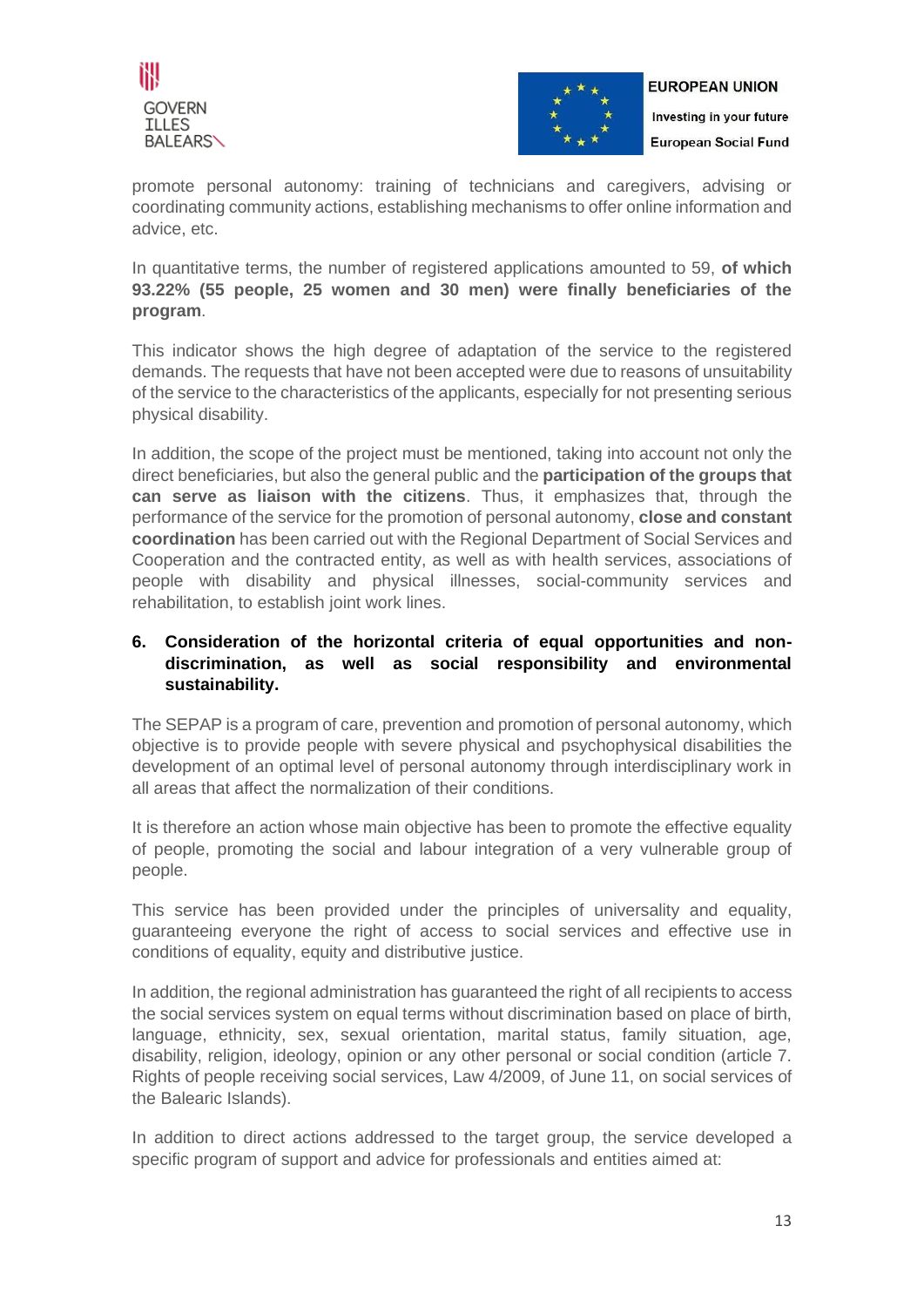



- o Organize and collaborate in awareness raising campaigns to promote social integration and break social barriers of discrimination.
- o Inform and advise professionals in the health system, social services, entities and institutions.
- o Promote prevention campaigns.
- o Promote volunteering.

On the other hand, in the procedure for awarding the service contract, bidding conditions established as a criterion for tie-breaking between bids the fact that the company had an Equality Plan endorsed by the Balear Institut of the Woman or equivalent body.

Likewise, one of the guiding principles of the Program has been the **ecological intervention and evaluation**, which consists of working directly in and with the real environment of the users, in order to achieve real results in their own context. The objective is to ensure that the acquired skills and competences are generalized in the different contexts in which the person transits, and in this contexts, the collaboration and involvement of the family is fundamental.

# **7. Synergies with other policies or instruments of public intervention.**

The Service for the Promotion of Personal Autonomy is a service that is integrated into the Basic Portfolio of Social Services of the Balearic Islands, which is configured as the systematized and operational collection of benefits offered by the public social services system to the citizenship, according to the different situations of social needs.

The public system of social services is organized as a network to work in coordination, collaboration and dialogue between all the actors involved in the process of care for people, and is structured in community social services and specialized social services. The first include basic community services and specific community services. On the other hand, the Social Services Public Care Network is made up of all the entities, services and social service centers of the Balearic Islands that are accredited by the Autonomous Administration to manage the benefits included in Law 4/2009, of June 11, of social services of the Balearic Islands (modified by Law 10/2013 of December 23), or in the Portfolio of Social Services, regulated by Decree 66/2016, of November 18, 2016, which approves the Basic Portfolio of Social Services of the Balearic Islands 2017-2020 and establishes general principles for island and local portfolios.

Likewise, the action is aligned with the Balearic Social Inclusion Strategy, which is structured around five strategic lines. These are intended to improve the social inclusion of people at risk or in social exclusion, promote inclusion through the employment system, ensuring a decent level of income and access to the labour market by the most vulnerable people, ensure equality of opportunities through inclusive educational services, facilitate the access of the most vulnerable people to health services and facilitate access and maintenance of housing for people at risk or in social exclusion.

Furthermore, this action contributes to the goal of integrating growth of Europe 2020 and converges in the same direction as the Commission's flagship initiative on the European Platform Against Poverty, to ensure social and territorial cohesion in such a way that the